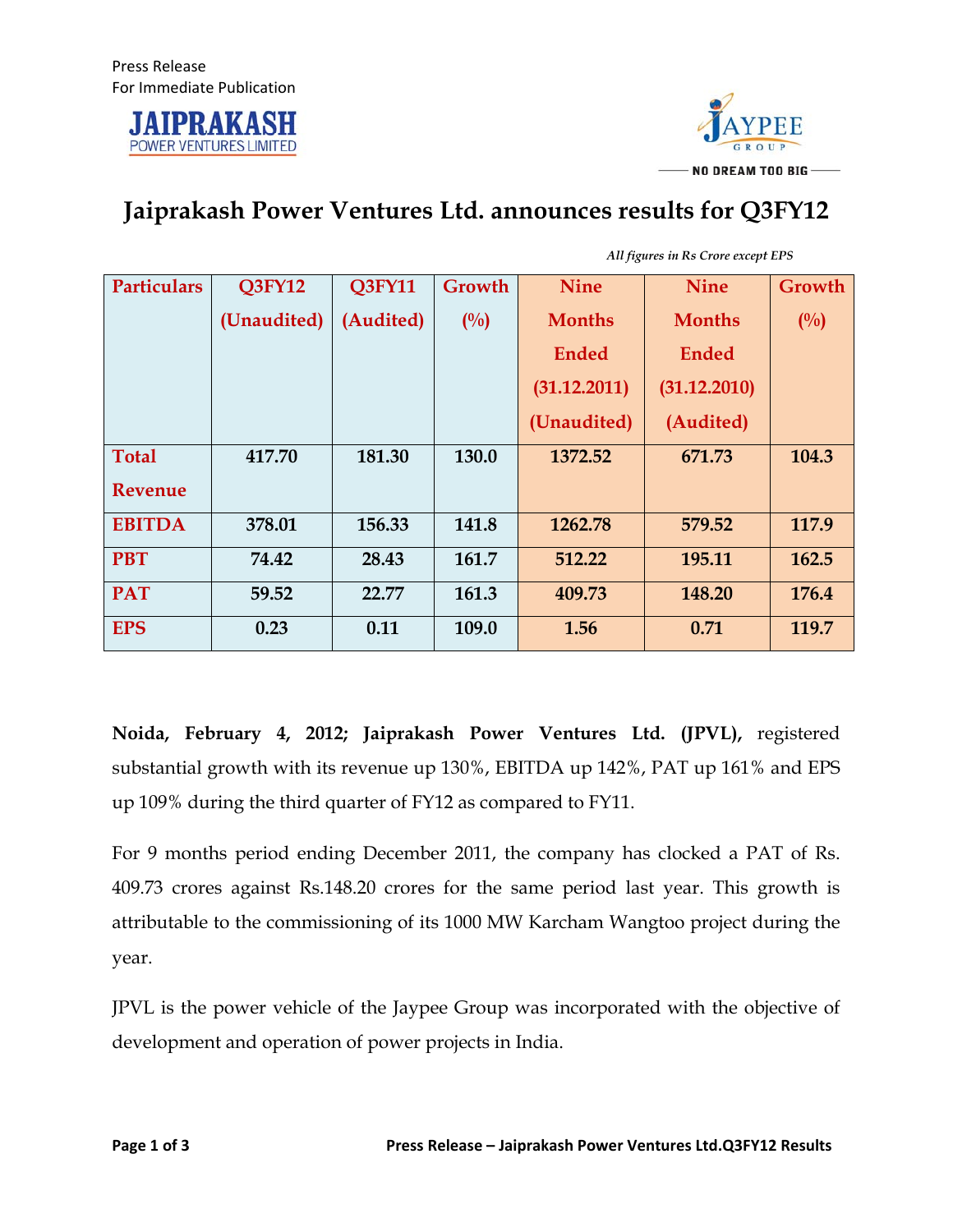



## **Business Outlook**

## **Commenting on the business outlook, Mr. Manoj Gaur, Chairman, JPVL, said,**

"The company currently operates three hydropower projects namely 300MW Baspa-II (Himachal Pradesh), 400MW Vishnuprayag (Uttarakhand) and 1,000 MW Karcham-Wangtoo (Himachal Pradesh).

Mr. Gaur, further added that the company is likely to witness substantial growth in the coming years with the first phase of 500 MW thermal power of the 1250 MW Bina thermal project in Madhya Pradesh expected to begin commercial operation by mid 2012, 1320 MW Nigrie Thermal Power plant poised to begin commercial operation in calendar year 2013. The transmission project of Jaypee Powergrid Limited, a subsidiary of the company, which is, 214 km long power transmission system to evacuate power from the Karcham-Wangtoo project is scheduled to begin commercial operation by end of this month."

**For more details, please contact:-**  Ms. Ishita Malhotra Jaiprakash Associates Limited Tel.: +91 120 4609054 E-mail:- ishita.malhotra@jalindia.co.in

**Page 2 of 3 Press Release – Jaiprakash Power Ventures Ltd.Q3FY12 Results** *Forward-Looking Statements:- This report contains forward –looking statements, which may be identified by their use of words like 'plans', 'expects', 'will', 'anticipates', 'believes', 'intends', 'projects',*